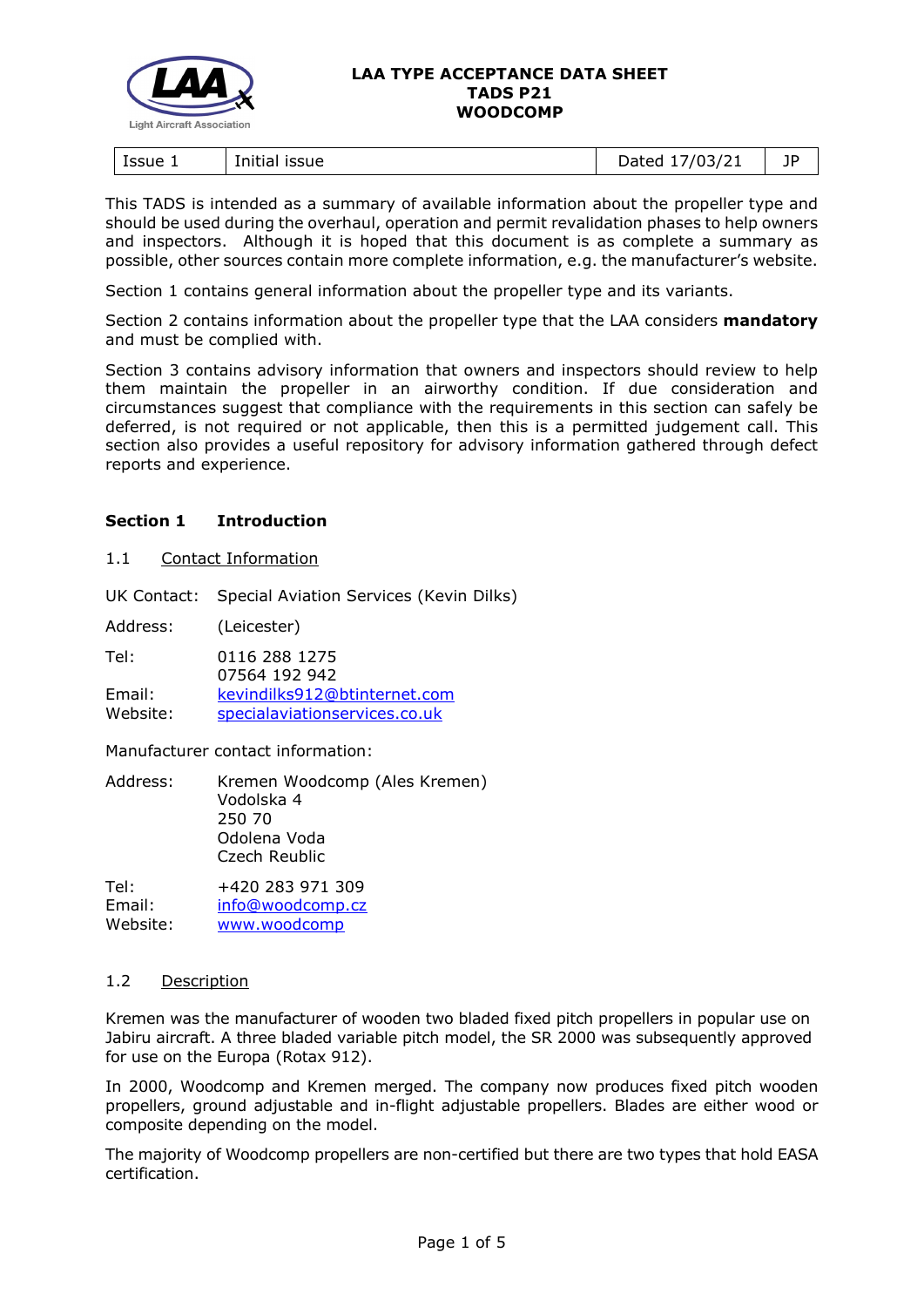

Kremen propellers can be found on various Jabiru, Rotax and VW powered LAA administered aircraft including: Europa, Jabiru (various), Kitfox, Menestrel, Rans S6, Sherwood Ranger, Tipsy Nipper and Zenair CH 601XL.

Woodcomp propellers have been approved for installation on a wide variety of LAA types powered by Rotax 912(S) engines and also one with UL Power and one Mid-West rotary engine.

Woodcomp propellers are also fitted to various factory-built gyros.

## **Section 2 Mandatory information for owners, operators and inspectors**

At all times, responsibility for the maintenance and airworthiness of an aircraft (including the propeller) rests with the owner. A condition stated on a Permit to Fly requires that: *"the aircraft shall be maintained in an airworthy condition".* 

## 2.1 Lifed Items

The Kremen SR 2000 aircraft propeller is subject to a six-year service life limit.

| Reference ID        | Dated     | Description                          |
|---------------------|-----------|--------------------------------------|
| SB UL 02/2012 Rev C | 09 Jul 18 | Overhaul and medium repair intervals |

Refer to any specific manufacturer's information wherever possible.

## 2.2 Operator's Manuals

Where possible, the manuals describing setup, operation and maintenance procedures for the propeller should be obtained from the manufacturer or importer and retained with the aircraft's records.

*Reference ID Dated Description* [SR 3000 Operator's Manual Rev H](http://www.lightaircraftassociation.co.uk/engineering/TADs/P21/sr3000revhen.pdf) 06 May 10 SR 3000 Operator's Manual

Check the [Woodcomp Downloads](http://www.woodcomp.cz/downloads/) section of their website for revised and amended editions.

For Woodcomp propellers installed on factory-built gyros, refer to the manuals and technical information supplied by the gyro manufacturer.

## 2.3 Maintenance Schedule

| <i>Reference ID</i>             | Dated | Description                         |
|---------------------------------|-------|-------------------------------------|
| SR 3000 Operator's Manual Rev H |       | 06 May 10 SR 3000 Operator's Manual |
| <b>SR 200 Manual</b>            | n/k   | SR 200 Manual                       |

Check the [Woodcomp Downloads](http://www.woodcomp.cz/downloads/) section of their website for revised and amended editions.

Refer to information supplied by Woodcomp, otherwise normal maintenance procedures for wood and composite blade propellers applies. Check also information in paragraph 3.3 below.

Factory built gyros should refer to the aircraft's specific Maintenance Manual.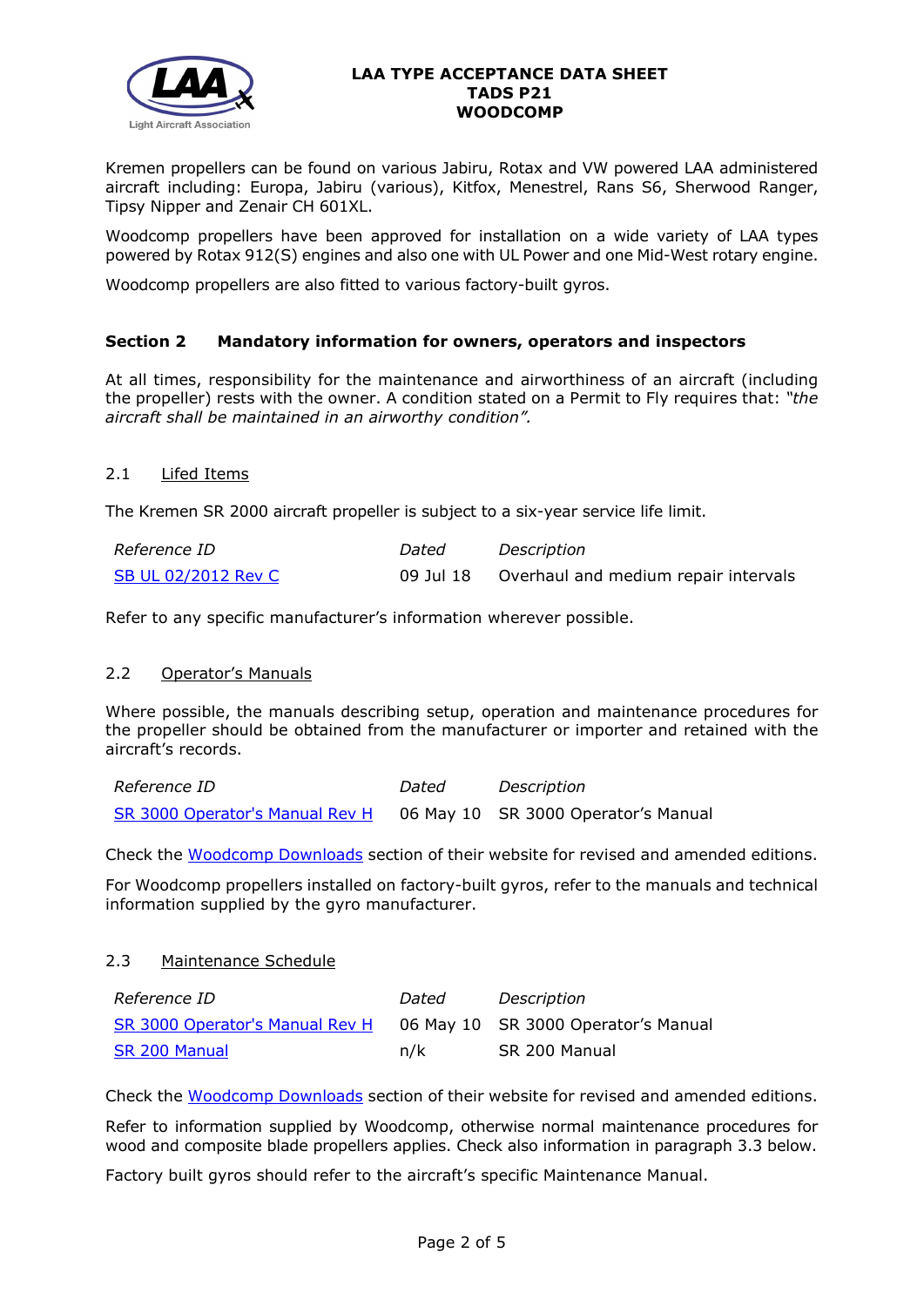

Propellers fitted to LAA administered aircraft that are maintained either in accordance with the manufacturer's maintenance schedule, the CAA Light Aircraft Maintenance Schedule (LAMS) [CAP 411](http://www.caa.co.uk/CAP411) or the LAA Generic Maintenance Schedule, further details of which can be found in LAA Technical Leaflet [TL 2.19: The LAA Generic Maintenance Schedule.](http://www.lightaircraftassociation.co.uk/engineering/TechnicalLeaflets/Operating%20An%20Aircraft/TL%202.19%20The%20LAA%20Generic%20Maintenance%20Schedule.pdf) Note: The CAA and LAA produced maintenance schedules were originally written around the maintenance requirements of aircraft fitted with traditional aircraft engines and propellers.

Some aircraft may have mandated maintenance requirements and/or schedules which are stated on the aircraft's Operating Limitations document and these must be followed.

More information on maintenance schedules can be found in the [Aircraft Maintenance](http://www.lightaircraftassociation.co.uk/engineering/Maintenance/Aircraft_Maintenance.html) section of the LAA website.

Variable pitch propellers require a dedicated log book. Log books can be purchased from the [LAA Online Shop.](https://services.lightaircraftassociation.co.uk/catalog/265)

## 2.4 Airworthiness Directives

No type specific applicable Airworthiness Directives for the certified propellers.

The [EASA AD Safety Publications Tool](https://ad.easa.europa.eu/search/advanced) website should be monitored for certified propeller Airworthiness Directives.

## 2.5 Mandatory Permit Directives

No type-specific MPDs at this time.

Check CAA [CAP 661](http://www.caa.co.uk/cap661) which lists MPDs issued before 31 January 2012 and is no longer being updated.

The CAA now provides links to MPDs issued after 31 January 2012 on the [CAA MPD Listing](http://publicapps.caa.co.uk/modalapplication.aspx?appid=11&mode=list&type=sercat&id=55) page of their website.

The LAA website should be checked for MPDs that are non-type specific in LAA Technical Leaflet [TL 2.22: Non-Type Specific MPDs.](http://www.lightaircraftassociation.co.uk/engineering/TechnicalLeaflets/Operating%20An%20Aircraft/TL%202.22%20non-type%20specific%20MPDs.pdf)

## 2.6 CAA Mandatory Requirements for Airworthiness CAP747 and Civil Aircraft Airworthiness Information and Procedures (CAAIP) CAP562

No type specific requirements or information at this time.

CAA publications [CAP 747](http://www.caa.co.uk/CAP747) and [CAP 562](http://www.caa.co.uk/CAP562) contain information that may be relevant to LAA administered aircraft and should be checked for applicability.

In particular, refer to [CAP 747](http://www.caa.co.uk/CAP747) Generic Requirement GR No. 17 which concerns the maintenance requirements for variable pitch propellers installed on aircraft holding a UK Certificate of Airworthiness but may also be pertinent to LAA administered aircraft.

## 2.7 LAA Required Modifications (including LAA issued AILs, SBs, etc)

| Reference ID        | Dated     | Description                                                        |
|---------------------|-----------|--------------------------------------------------------------------|
| LAA MOD/Prop/04-005 | 18 Aug 05 | Withdrawal of Woodcomp blades manufactured pre<br>2001 and s/n 600 |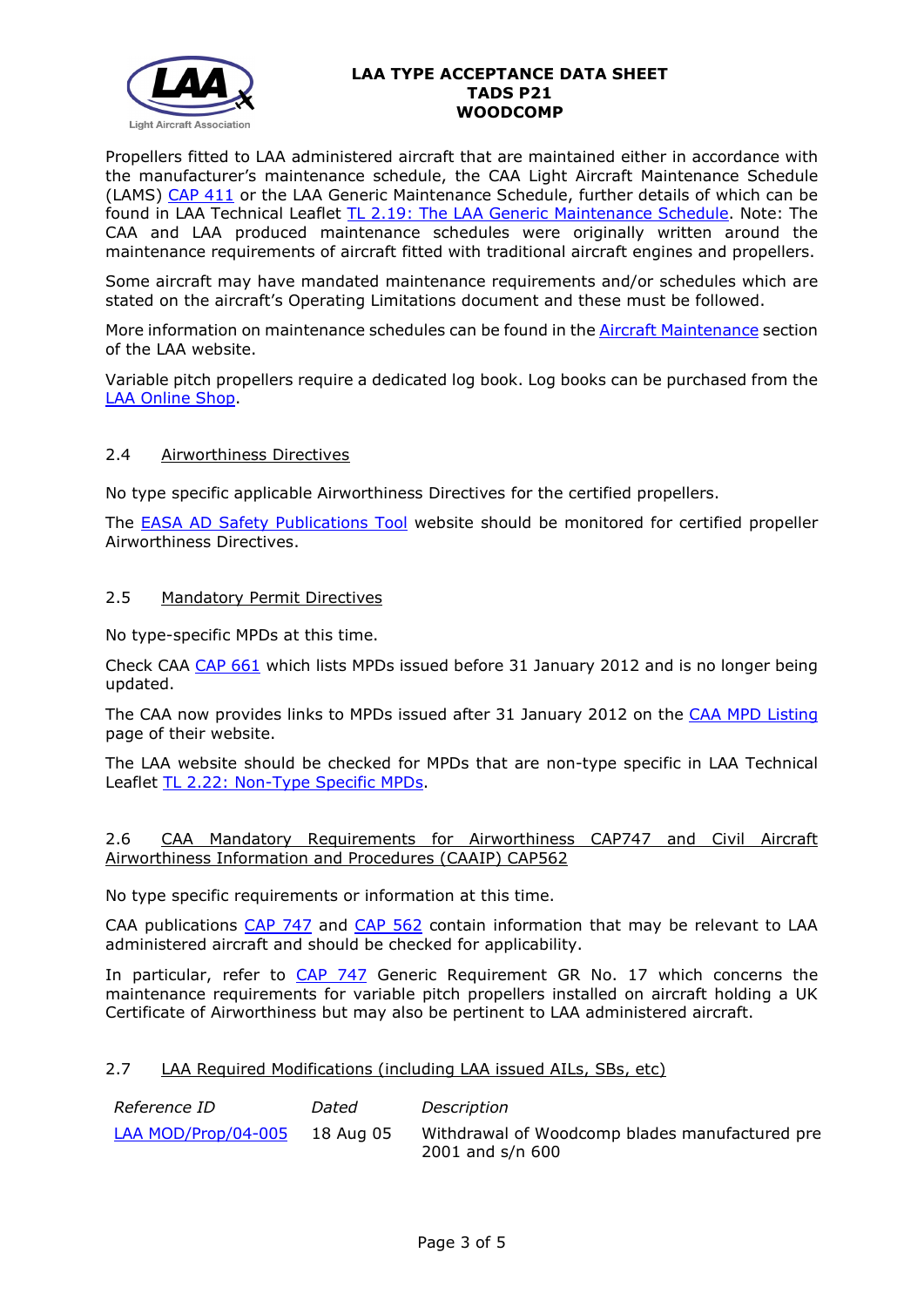

## 2.8 Operating Limitations to be Placarded or Shown by Instrument Markings

The Operating Limitations document for the aircraft will specify aircraft and powerplant limitations for that particular aircraft. Where a propeller is being fitted in accordance with a Propeller Type List [\(PTL/1\)](http://www.lightaircraftassociation.co.uk/engineering/NewMods/PTL.html), any limitations proscribed by the relevant [PTL/1](http://www.lightaircraftassociation.co.uk/engineering/NewMods/PTL.html) document must be adhered to.

Notes:

- Refer to the propeller manufacturer's latest documentation for the definitive parameter values and recommended placards.
- Data stated on the aircraft's Operating Limitations document must be displayed by means of cockpit placards or instrument markings.

## **Section 3 Advice to owners, operators and inspectors**

## 3.1 General

Where possible, the manuals describing setup, operation and maintenance procedures for the propeller should be obtained from the manufacturer or importer and retained with the aircraft's records.

#### 3.2 Standard Options

There are no Standard Options for any propellers fitted to LAA administered aircraft at this time.

#### 3.3 Manufacturer's Information (including Service Bulletins, Service Letters, etc)

In the absence of any over-riding LAA classification, inspections and modifications published in the manufacturer's continuing airworthiness data should be satisfied according to the recommendations therein. It is the owner's responsibility to be aware of and supply such information to their inspector.

| Reference ID                               | Dated     | Description                                        |
|--------------------------------------------|-----------|----------------------------------------------------|
| <b>VARIA Propeller Blade Angle Setting</b> | n/k       | VARIA propeller: setting of min/max<br>blade angle |
| <b>SB VARIA Propellers</b>                 |           | 01 Sep 10 VARIA propeller parts upgrade            |
| SB UL 02/2012 Rev C                        | 09 Jul 18 | Overhaul and medium repair intervals               |
| SB 01/2013                                 |           | 01 May 13 SR 3000J blade root inspection           |
| SB UL 01/2017 Rev 01                       |           | 09 May 17 SR 3000/3N precautionary inspection      |
| <b>SB UL 01/2019</b>                       | 31 Jul 19 | SR 3000 precautionary inspection                   |
|                                            |           |                                                    |

Check the [Woodcomp Bulletins](http://www.woodcomp.cz/bulletins/) section of their website for further issued, revised and amended information.

Factory built gyros should check with the aircraft's manufacturer for continuing airworthiness information.